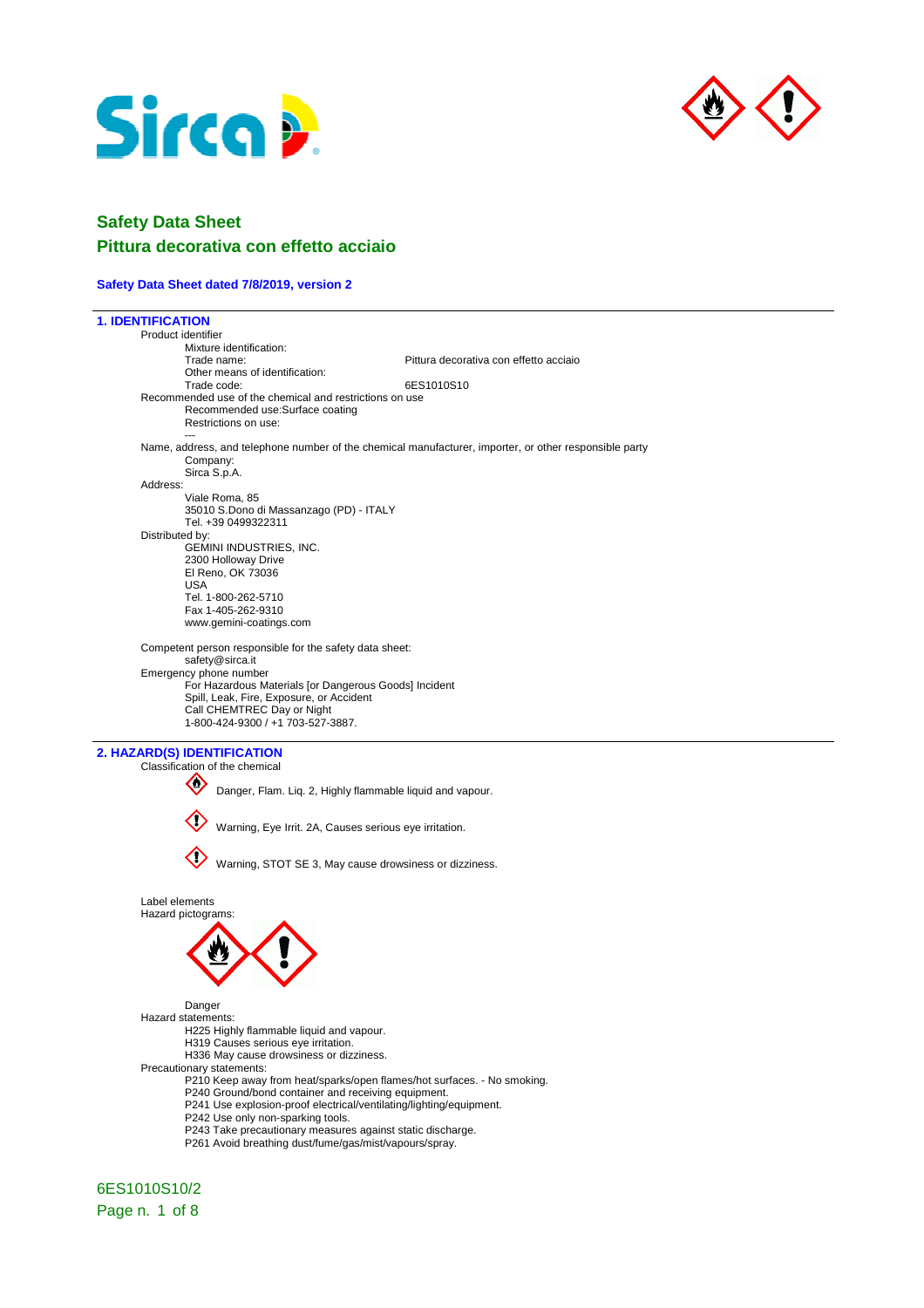

### **Pittura decorativa con effetto acciaio**

P264 Wash your face, hands and every exposed part thoroughly after handling. P271 Use only outdoors or in a well-ventilated area. P280 Wear protective gloves/protective clothing/eye protection/face protection. P303+P361+P353 IF ON SKIN (or hair): Take off immediately all contaminated clothing. Rinse skin with water/shower. P304+P340 IF INHALED: Remove person to fresh air and keep comfortable for breathing. P305+P351+P338 IF IN EYES: Rinse cautiously with water for several minutes. Remove contact lenses, if present and easy to do. Continue rinsing. P312 Call a POISON CENTER/doctor/... if you feel unwell. P337+P313 If eye irritation persists: Get medical advice/attention. P370+P378 In case of fire: Use a CO2, Foam, Chemical powders for extinction. P403+P233 Store in a well-ventilated place. Keep container tightly closed. P403+P235 Store in a well-ventilated place. Keep cool. P405 Store locked up. P501 Dispose of contents/container in accordance with applicable regulations. Special Provisions: None Hazards not otherwise classified identified during the classification process: None Ingredient(s) with unknown acute toxicity: None. Additional classification information NFPA rating: HMIS rating: **HEALTH**  $\star$ **FLAMMABILITY** 3



PHYSICAL HAZARD<sup>1</sup> **PERSONAL PROTECTION** 

### **3. COMPOSITION/INFORMATION ON INGREDIENTS**

### Substances N.A.

Mixtures Hazardous components within the meaning of 29 CFR 1910.1200 and related classification:

### >= 48% - < 75% ethyl acetate

REACH No.: 01-2119475103-46-xxxx, Index number: 607-022-00-5, CAS: 141-78-6, EC: 205-500-4



6ES1010S10/2 Page n. 2 of 8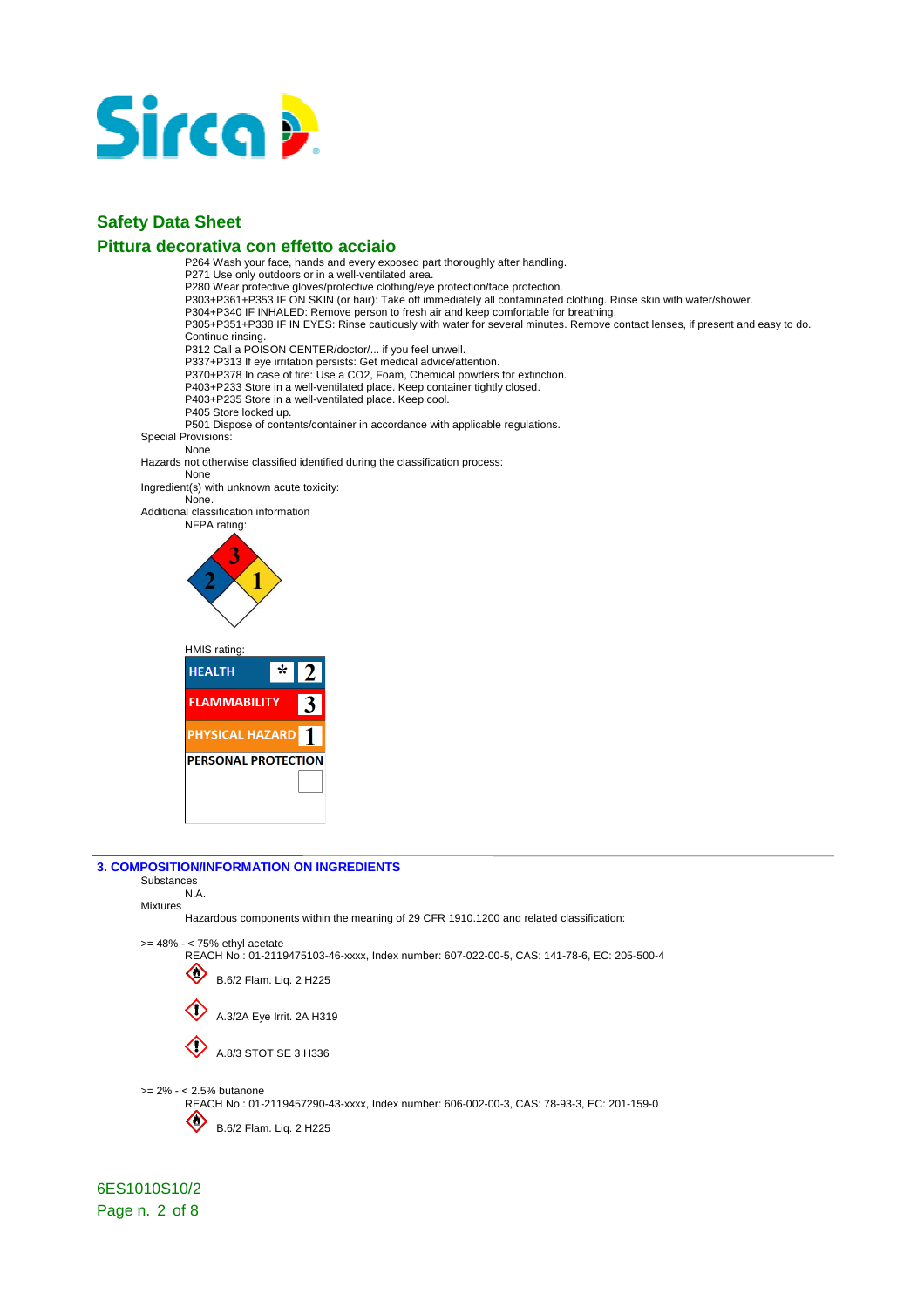

# **Safety Data Sheet Pittura decorativa con effetto acciaio**

A.3/2A Eye Irrit. 2A H319

A.8/3 STOT SE 3 H336

### **4. FIRST-AID MEASURES**

Description of necessary measures In case of skin contact: Immediately take off all contaminated clothing. Remove contaminated clothing immediately and dispose off safely. After contact with skin, wash immediately with soap and plenty of water. In case of eyes contact: After contact with the eyes, rinse with water with the eyelids open for a sufficient length of time, then consult an opthalmologist immediately. Protect uninjured eye. In case of Ingestion: Do not under any circumstances induce vomiting. OBTAIN A MEDICAL EXAMINATION IMMEDIATELY. In case of Inhalation: Remove casualty to fresh air and keep warm and at rest. Most important symptoms/effects, acute and delayed None Indication of immediate medical attention and special treatment needed In case of accident or unwellness, seek medical advice immediately (show directions for use or safety data sheet if possible). Treatment: None **5. FIRE-FIGHTING MEASURES**  Suitable extinguishing media: In case of fire: Use a CO2, Foam, Chemical powders for extinction. Unsuitable extinguishing media: None in particular. Specific hazards arising from the chemical Do not inhale explosion and combustion gases. Burning produces heavy smoke. Hazardous combustion products: None Explosive properties: N.A.<br>
Oxidizing properties: N.A. Oxidizing properties: Special protective equipment and precautions for fire-fighters Use suitable breathing apparatus .

Collect contaminated fire extinguishing water separately. This must not be discharged into drains. Move undamaged containers from immediate hazard area if it can be done safely.

**6. ACCIDENTAL RELEASE MEASURES**  Personal precautions, protective equipment, and emergency procedures Wear personal protection equipment. Remove all sources of ignition. Remove persons to safety. See protective measures under point 7 and 8. Methods and materials for containment and cleaning up Wash with plenty of water.

### **7. HANDLING AND STORAGE**

Precautions for safe handling

Avoid contact with skin and eyes, inhalation of vapours and mists.

- Do not use on extensive surface areas in premises where there are occupants.
- Don't use empty container before they have been cleaned.
- Before making transfer operations, assure that there aren't any incompatible material residuals in the containers.
- Contamined clothing should be changed before entering eating areas.
- Do not eat or drink while working.

See also section 8 for recommended protective equipment. Conditions for safe storage, including any incompatibilities

Always keep in a well ventilated place.

Keep away from unguarded flame, sparks, and heat sources. Avoid direct exposure to sunlight.

Keep away from flame and sparks. Avoid accumulating electrostatic charge.

Place recipients on the ground whilst decanting, and wear anti-static clothing and shoes.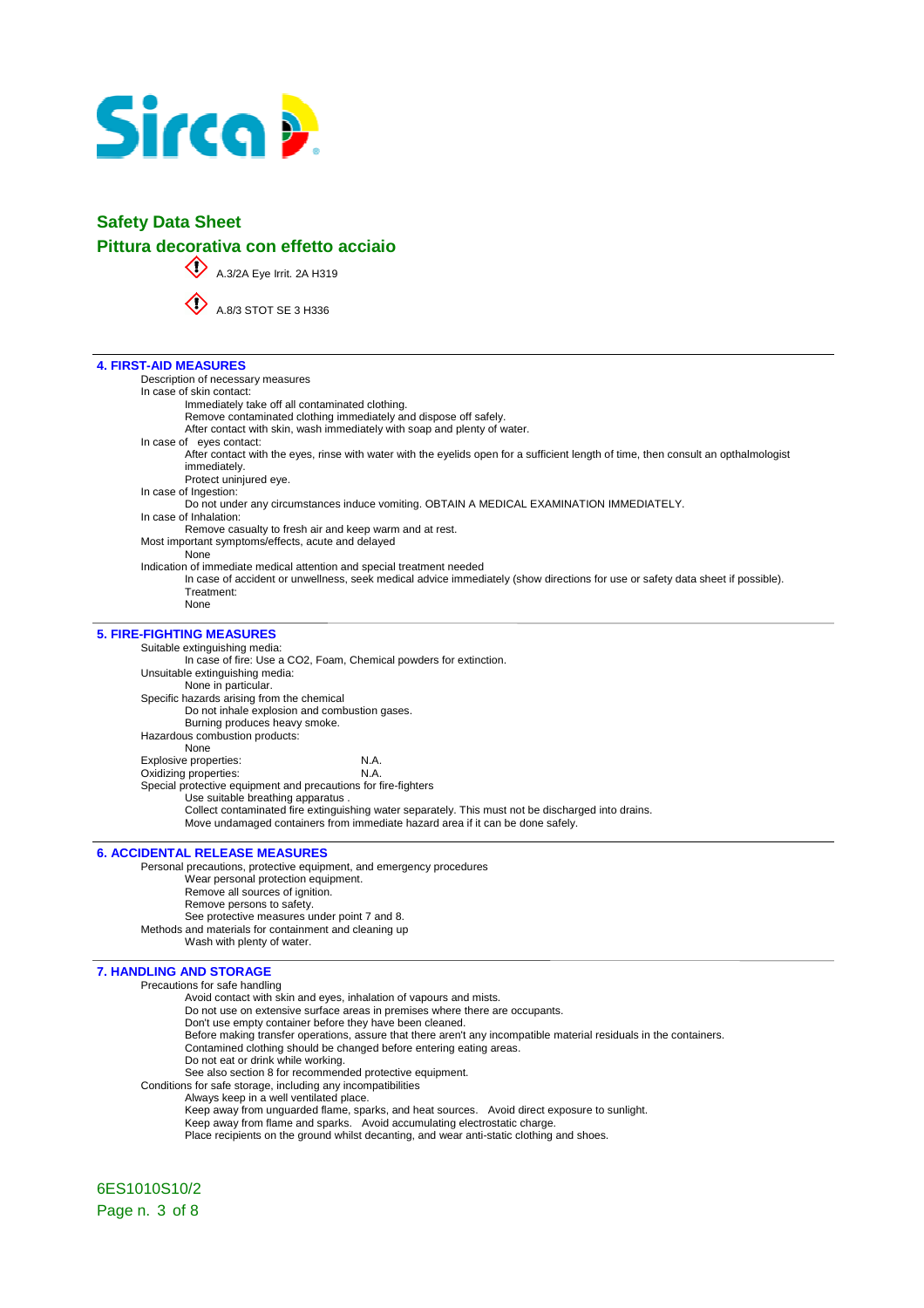

### **Pittura decorativa con effetto acciaio**

Keep away from food, drink and feed. Incompatible materials: None in particular. Instructions as regards storage premises: Cool and adequately ventilated. Safety electric system. Storage temperature: Store at ambient temperature.

| <b>8. EXPOSURE CONTROLS/PERSONAL PROTECTION</b>                                                                                                                                                          |  |
|----------------------------------------------------------------------------------------------------------------------------------------------------------------------------------------------------------|--|
| Control parameters                                                                                                                                                                                       |  |
| ethyl acetate - CAS: 141-78-6                                                                                                                                                                            |  |
| (OEL (IT)) - TWA: 734 mg/m3, 200 ppm - STEL: 1469 mg/m3, 400 ppm                                                                                                                                         |  |
| ACGIH - TWA(8h): 400 ppm - Notes: URT and eye irr                                                                                                                                                        |  |
| EU - TWA(8h): 734 mg/m3, 200 ppm - STEL: 1468 mg/m3, 400 ppm                                                                                                                                             |  |
| butanone - CAS: 78-93-3                                                                                                                                                                                  |  |
| (OEL (IT)) - TWA(8h): 600 mg/m3, 200 ppm - STEL: 900 mg/m3, 300 ppm - Behaviour: Binding<br>EU - TWA(8h): 600 mg/m3, 200 ppm - STEL: 900 mg/m3, 300 ppm                                                  |  |
| ACGIH - TWA(8h): 200 ppm - STEL: 300 ppm - Notes: BEI - URT irr, CNS and PNS impair                                                                                                                      |  |
| <b>DNEL Exposure Limit Values</b>                                                                                                                                                                        |  |
| ethyl acetate - CAS: 141-78-6                                                                                                                                                                            |  |
| Worker Industry: 1468 mg/m3 - Consumer: 734 mg/m3 - Exposure: Human Inhalation - Frequency: Short Term, systemic                                                                                         |  |
| effects                                                                                                                                                                                                  |  |
| Worker Industry: 1468 ppm - Exposure: Human Inhalation - Frequency: Short Term (acute)                                                                                                                   |  |
| Worker Industry: 63 mg/Kg-bw/day - Exposure: Human Dermal - Frequency: Long Term, systemic effects                                                                                                       |  |
| Worker Industry: 734 mg/m3 - Exposure: Human Inhalation - Frequency: Long Term, local effects                                                                                                            |  |
| Worker Industry: 734 mg/m3 - Exposure: Human Inhalation - Frequency: Long Term, systemic effects                                                                                                         |  |
| Consumer: 4.5 mg/Kg-bw/day - Exposure: Human Oral - Frequency: Long Term, systemic effects                                                                                                               |  |
| Consumer: 734 mg/m3 - Exposure: Human Inhalation - Frequency: Short Term (acute)                                                                                                                         |  |
| Consumer: 734 mg/m3 - Exposure: Human Inhalation - Frequency: Long Term, systemic effects                                                                                                                |  |
| Consumer: 37 mg/Kg-bw/day - Exposure: Human Dermal - Frequency: Long Term, local effects                                                                                                                 |  |
| Consumer: 367 mg/m3 - Exposure: Human Inhalation - Frequency: Short Term, local effects                                                                                                                  |  |
| Consumer: 367 mg/m3 - Exposure: Human Inhalation - Frequency: Long Term, systemic effects                                                                                                                |  |
| butanone - CAS: 78-93-3                                                                                                                                                                                  |  |
| Worker Industry: 1161 mg/Kg-bw/day - Exposure: Human Dermal - Frequency: Long Term, systemic effects<br>Worker Industry: 600 mg/m3 - Exposure: Human Inhalation - Frequency: Long Term, systemic effects |  |
| Consumer: 412 mg/Kg-bw/day - Exposure: Human Dermal - Frequency: Long Term, systemic effects                                                                                                             |  |
| Consumer: 106 mg/m3 - Exposure: Human Inhalation - Frequency: Long Term, systemic effects                                                                                                                |  |
| Consumer: 31 mg/Kg-bw/day - Exposure: Human Oral - Frequency: Long Term, systemic effects                                                                                                                |  |
| <b>PNEC Exposure Limit Values</b>                                                                                                                                                                        |  |
| ethyl acetate - CAS: 141-78-6                                                                                                                                                                            |  |
| Target: Fresh Water - Value: 0.26 mg/l                                                                                                                                                                   |  |
| Target: Marine water - Value: 0.026 mg/l                                                                                                                                                                 |  |
| Target: Freshwater sediments - Value: 1.25 mg/kg                                                                                                                                                         |  |
| Target: Marine water sediments - Value: 0.125 mg/kg                                                                                                                                                      |  |
| Target: Soil (agricultural) - Value: 0.24 mg/kg                                                                                                                                                          |  |
| Target: orally (secondary poisoning) - Value: 200 mg/kg - Notes:: Dietetico                                                                                                                              |  |
| Target: STP - Value: 650 mg/l<br>butanone - CAS: 78-93-3                                                                                                                                                 |  |
| Target: Marine water - Value: 55.8 mg/l                                                                                                                                                                  |  |
| Target: Fresh Water - Value: 55.8 mg/l                                                                                                                                                                   |  |
| Target: occasional emission - Value: 55.8 mg/l                                                                                                                                                           |  |
| Target: STP - Value: 709 mg/l                                                                                                                                                                            |  |
| Target: Freshwater sediments - Value: 284.7 mg/kg dwt                                                                                                                                                    |  |
| Target: Marine water sediments - Value: 284.7 mg/kg dwt                                                                                                                                                  |  |
| Target: Soil (agricultural) - Value: 22.5 mg/kg                                                                                                                                                          |  |
| Target: orally (secondary poisoning) - Value: 1000 mg/kg                                                                                                                                                 |  |
| Appropriate engineering controls:<br>None                                                                                                                                                                |  |
| Individual protection measures                                                                                                                                                                           |  |
| Eye protection:                                                                                                                                                                                          |  |
| Use close fitting safety goggles, don't use eye lens.                                                                                                                                                    |  |
| Protection for skin:                                                                                                                                                                                     |  |
| Use clothing that provides comprehensive protection to the skin, e.g. cotton, rubber, PVC or viton.                                                                                                      |  |
| Protection for hands:                                                                                                                                                                                    |  |
| Use protective gloves that provides comprehensive protection, e.g. P.V.C., neoprene or rubber.<br>Respiratory protection:                                                                                |  |
| Use adequate protective respiratory equipment.                                                                                                                                                           |  |
| Thermal Hazards:                                                                                                                                                                                         |  |
| None                                                                                                                                                                                                     |  |
|                                                                                                                                                                                                          |  |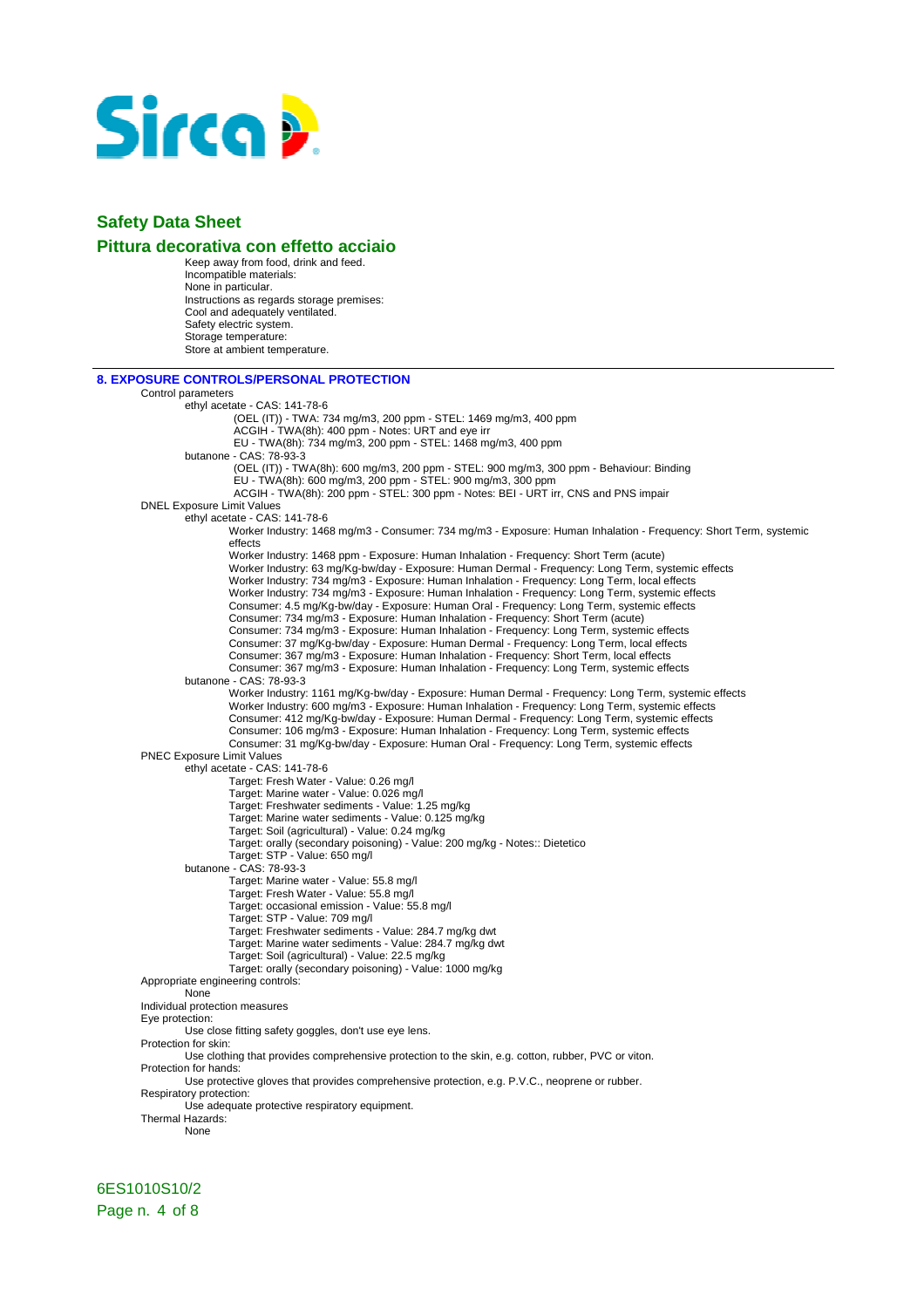

# **Pittura decorativa con effetto acciaio**

| <b>9. PHYSICAL AND CHEMICAL PROPERTIES</b>    |                  |                                       |
|-----------------------------------------------|------------------|---------------------------------------|
| Appearance and colour:                        | liquid           |                                       |
| Odour:                                        | characteristic   |                                       |
| Odour threshold:                              | N.A.             |                                       |
| pH:                                           | N.A.             |                                       |
| Melting point / freezing point:               | $< 1^\circ C$    |                                       |
| Initial boiling point and boiling range:      | $> 55^{\circ}$ C |                                       |
| Solid/gas flammability:                       | N.A.             |                                       |
| Upper/lower flammability or explosive limits: | N.A.             |                                       |
| Vapour density:                               | N A              |                                       |
| Flash point:                                  |                  | $< 21^{\circ}$ C - $< 69.8^{\circ}$ F |
| Evaporation rate:                             | N.A.             |                                       |
| Vapour pressure:                              | N.A.             |                                       |
| Relative density:                             |                  | $0.9400$ Kg/I a 20 $^{\circ}$ C       |
| Solubility in water:                          | N.A.             |                                       |
| Solubility in oil:                            | N.A.             |                                       |
| Partition coefficient (n-octanol/water):      | N.A.             |                                       |
| Auto-ignition temperature:                    | $>250^{\circ}$ C |                                       |
| Decomposition temperature:                    | N.A.             |                                       |
| Viscosity (typical value):                    | 14.00"           | Din cup $#4$                          |
| Miscibility:                                  | N.A.             |                                       |
| Fat Solubility:                               | N.A.             |                                       |
| Conductivity:                                 | N.A.             |                                       |
| Substance Groups relevant properties          | N.A.             |                                       |
|                                               |                  |                                       |

### **10. STABILITY AND REACTIVITY**

**Reactivity** 

It may generate dangerous reactions (See subsections below) Chemical stability It may generate dangerous reactions (See subsections below) Possibility of hazardous reactions No dangerous reaction is stored and used appropriately. Conditions to avoid Avoid accumulating electrostatic charge. Vapours can form explosive mixtures with air. Incompatible materials Avoid contact with combustible materials. The product could catch fire. Hazardous decomposition products None.

### **11. TOXICOLOGICAL INFORMATION**

Information on toxicological effects Toxicological information of the product: N.A. Toxicological information of the main substances found in the product: ethyl acetate - CAS: 141-78-6 a) acute toxicity: Test: LD50 - Route: Skin - Species: Rabbit > 20000 mg/kg Test: LD50 - Route: Oral - Species: Rat = 5620 mg/kg Test: LC50 - Route: Inhalation - Species: Rat > 29.3 mg/l - Duration: 4h Test: LD50 - Route: Oral - Species: Rabbit = 4934 mg/kg body weight b) skin corrosion/irritation: Test: Skin Irritant - Route: Skin - Species: Rabbit Negative e) germ cell mutagenicity: Test: Genotoxicity Negative j) aspiration hazard: Test: Respiratory Tract Corrosive - Route: Inhalation Positive butanone - CAS: 78-93-3 a) acute toxicity: Test: LD50 - Route: Oral - Species: Rat = 2737 mg/kg Test: LD50 - Route: Skin - Species: Rabbit = 6480 mg/kg Test: LC50 - Route: Inhalation - Species: Rat = 23.5 mg/l - Duration: 8h b) skin corrosion/irritation: Test: Skin Corrosive - Species: Rabbit Negative - Notes: moderatamente irritante Substance(s) listed on the NTP report on Carcinogens: **None** Substance(s) listed on the IARC Monographs: None.

6ES1010S10/2 Page n. 5 of 8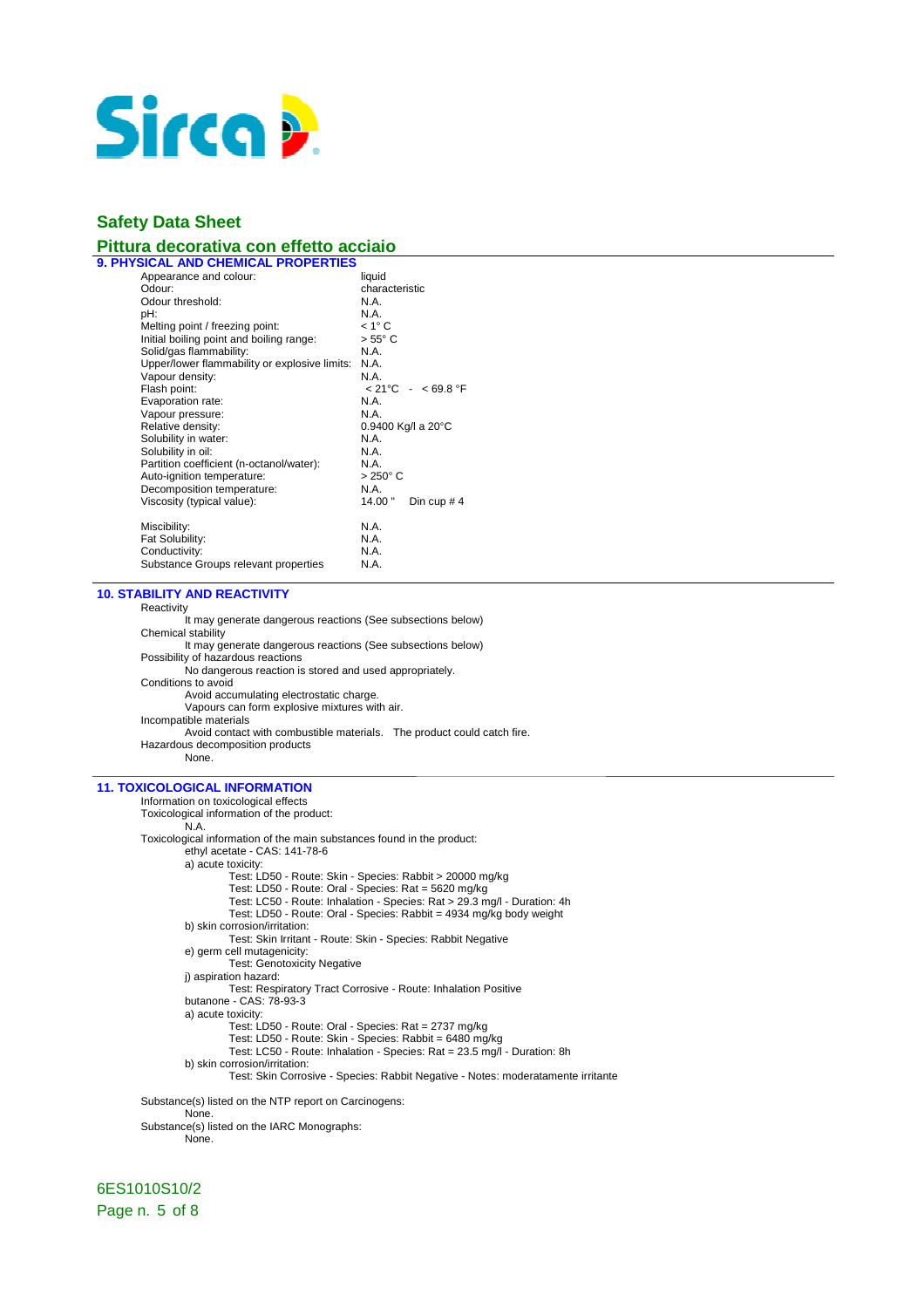

### **Pittura decorativa con effetto acciaio**

Substance(s) listed as OSHA Carcinogen(s):

None.

Substance(s) listed as NIOSH Carcinogen(s): None.

### **12. ECOLOGICAL INFORMATION**

Ecotoxicity Adopt good working practices, so that the product is not released into the environment. ethyl acetate - CAS: 141-78-6 a) Aquatic acute toxicity: Endpoint: LC50 - Species: Fish = 454.7 mg/l - Duration h: 96 Endpoint: EC50 - Species: Daphnia = 154 mg/l - Duration h: 48 Endpoint: EC50 - Species: Algae = 3300 mg/l - Duration h: 48 b) Aquatic chronic toxicity: Endpoint: NOEC - Species: Algae > 100 mg/l - Duration h: 72 butanone - CAS: 78-93-3 a) Aquatic acute toxicity: Endpoint: LC50 - Species: Fish > 3220 mg/l - Duration h: 96 Endpoint: EC50 - Species: Daphnia > 520 mg/l - Duration h: 48 Persistence and degradability N.A. Bioaccumulative potential N.A. Mobility in soil N.A. Other adverse effects None

### **13. DISPOSAL CONSIDERATIONS**

Waste treatment and disposal methods

Recover, if possible. Send to authorised disposal plants or for incineration under controlled conditions. In so doing, comply with the local and national regulations currently in force.

### **14. TRANSPORT INFORMATION**

UN number ADR-UN Number: 1263 DOT-UN Number: 1263 IATA-UN Number: 1263 IMDG-UN Number: 1263 UN proper shipping name ADR-Shipping Name: Paint Related material DOT-Shipping Name: Paint Related material IATA-Shipping Name: Paint Related material IMDG-Shipping Name: Paint Related material Transport hazard class(es) ADR-Class: 3 DOT-Class: 3 IATA-Class: 3 IMDG-Class: 3 Packing group ADR-Packing Group: II DOT-Packing Group: II IATA-Packing group: II IMDG-Packing group: II Environmental hazards ADR-Enviromental Pollutant: No IMDG-Marine pollutant: No Special precautions ADR-Tunnel Restriction Code: D/E DOT-Special provisions: 149, B52, IB2, T4, TP1, TP8, TP28 IATA-Passenger Aircraft: 353 IATA-Cargo Aircraft: 364 IATA-S.P.: A72 IATA-ERG: 8L IMDG-EmS: F-E, S-E IMDG-Storage category: B IMDG-Storage notes: None Transport in bulk (according to Annex II of MARPOL 73/78 and the IBC Code) No

6ES1010S10/2 Page n. 6 of 8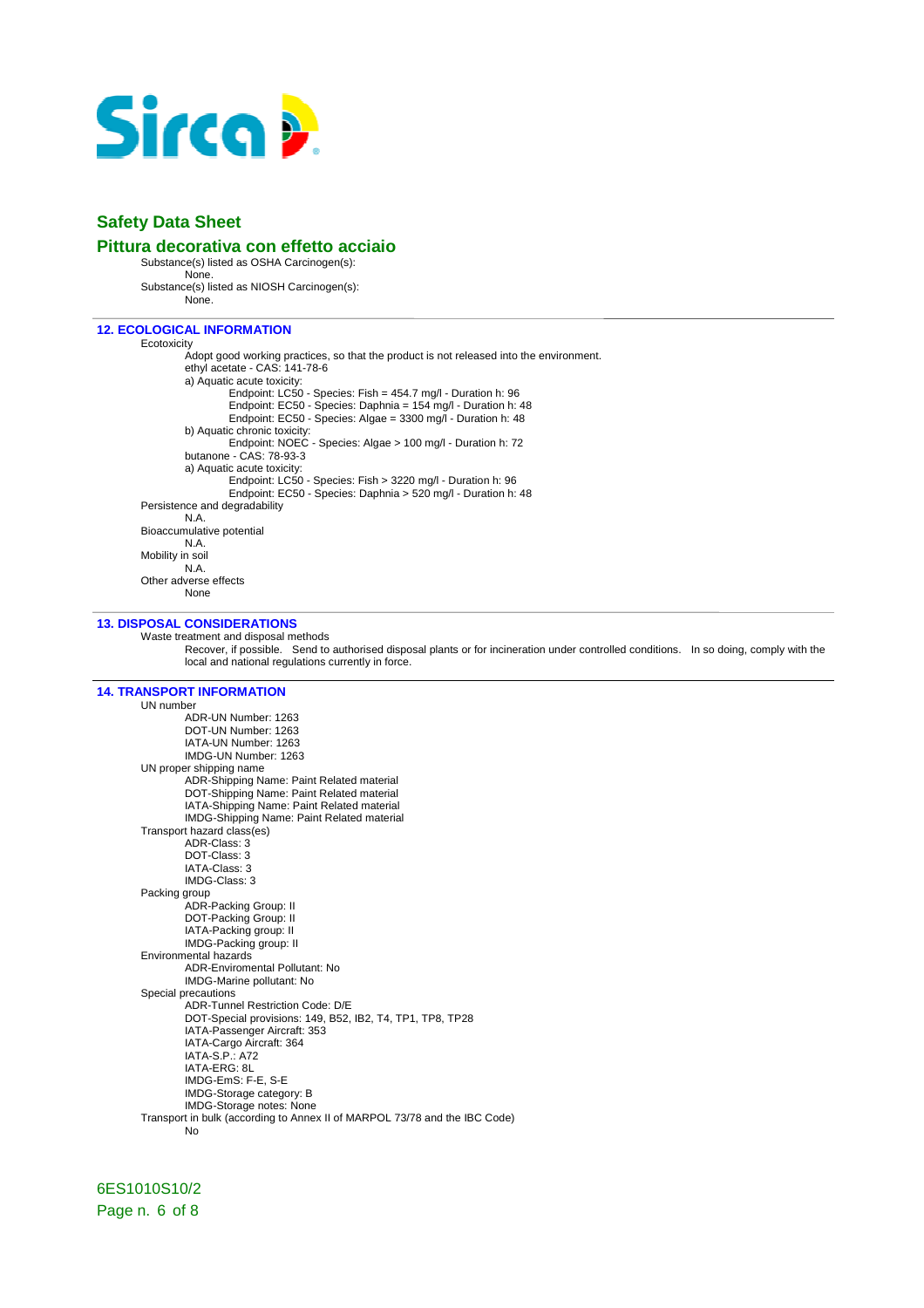

### **Pittura decorativa con effetto acciaio**

**15. REGULATORY INFORMATION** 

USA - Federal regulations TSCA - Toxic Substances Control Act TSCA inventory: all the components are listed on the TSCA inventory. TSCA listed substances: None. SARA - Superfund Amendments and Reauthorization Act Section 302 – Extremely Hazardous Substances: no substances listed. Section 304 – Hazardous substances: no substances listed. Section 313 – Toxic chemical list: no substances listed. CERCLA - Comprehensive Environmental Response, Compensation, and Liability Act Substance(s) listed under CERCLA: ethyl acetate - Reportable quantity: 5000 pounds butanone - Reportable quantity: 5000 pounds. Reportable quantity for mixture: 7575.757576 pounds. CAA - Clean Air Act CAA listed substances: ethyl acetate is listed in CAA Section 111 butanone is listed in CAA Section 111, Section 112(b) - HAP, Section 112(b) - HON. CWA - Clean Water Act CWA listed substances: ethyl acetate is listed in CWA Section 304. USA - State specific regulations California Proposition 65 Substance(s) listed under California Proposition 65: None. Massachusetts Right to know Substance(s) listed under Massachusetts Right to know: ethyl acetate butanone. New Jersey Right to know Substance(s) listed under New Jersey Right to know: ethyl acetate butanone. Pennsylvania Right to know Substance(s) listed under Pennsylvania Right to know: ethyl acetate butanone.

### **16. OTHER INFORMATION**

Text of phrases referred to under heading 3: H225 Highly flammable liquid and vapour. H319 Causes serious eye irritation. H336 May cause drowsiness or dizziness.

Safety Data Sheet dated 7/8/2019, version 2 Sections modified from the previous revision:

1. IDENTIFICATION

- 6. ACCIDENTAL RELEASE MEASURES
- 8. EXPOSURE CONTROLS/PERSONAL PROTECTION

Disclaimer:

The information contained herein is based on our state of knowledge at the above-specified date. It refers solely to the product indicated and constitutes no guarantee of particular quality. The information relates only to the specific material and may not be valid for such material used in combination with any other material or in any process. This Safety Data Sheet cancels and replaces any preceding release.

| ADR:      | European Agreement concerning the International Carriage of Dangerous Goods by Road. |
|-----------|--------------------------------------------------------------------------------------|
| CAS:      | Chemical Abstracts Service (division of the American Chemical Society).              |
| CLP:      | Classification, Labeling, Packaging.                                                 |
| DNEL:     | Derived No Effect Level.                                                             |
| EINECS:   | European Inventory of Existing Commercial Chemical Substances.                       |
| GHS:      | Globally Harmonized System of Classification and Labeling of Chemicals.              |
| HMIS:     | Hazardous Materials Identification System                                            |
| IARC:     | International Agency for Research on Cancer                                          |
| IATA:     | International Air Transport Association.                                             |
| IATA-DGR: | Dangerous Goods Regulation by the "International Air Transport Association" (IATA).  |
| ICAO:     | International Civil Aviation Organization.                                           |
| ICAO-TI:  | Technical Instructions by the "International Civil Aviation Organization" (ICAO).    |
| IMDG:     | International Maritime Code for Dangerous Goods.                                     |
|           |                                                                                      |